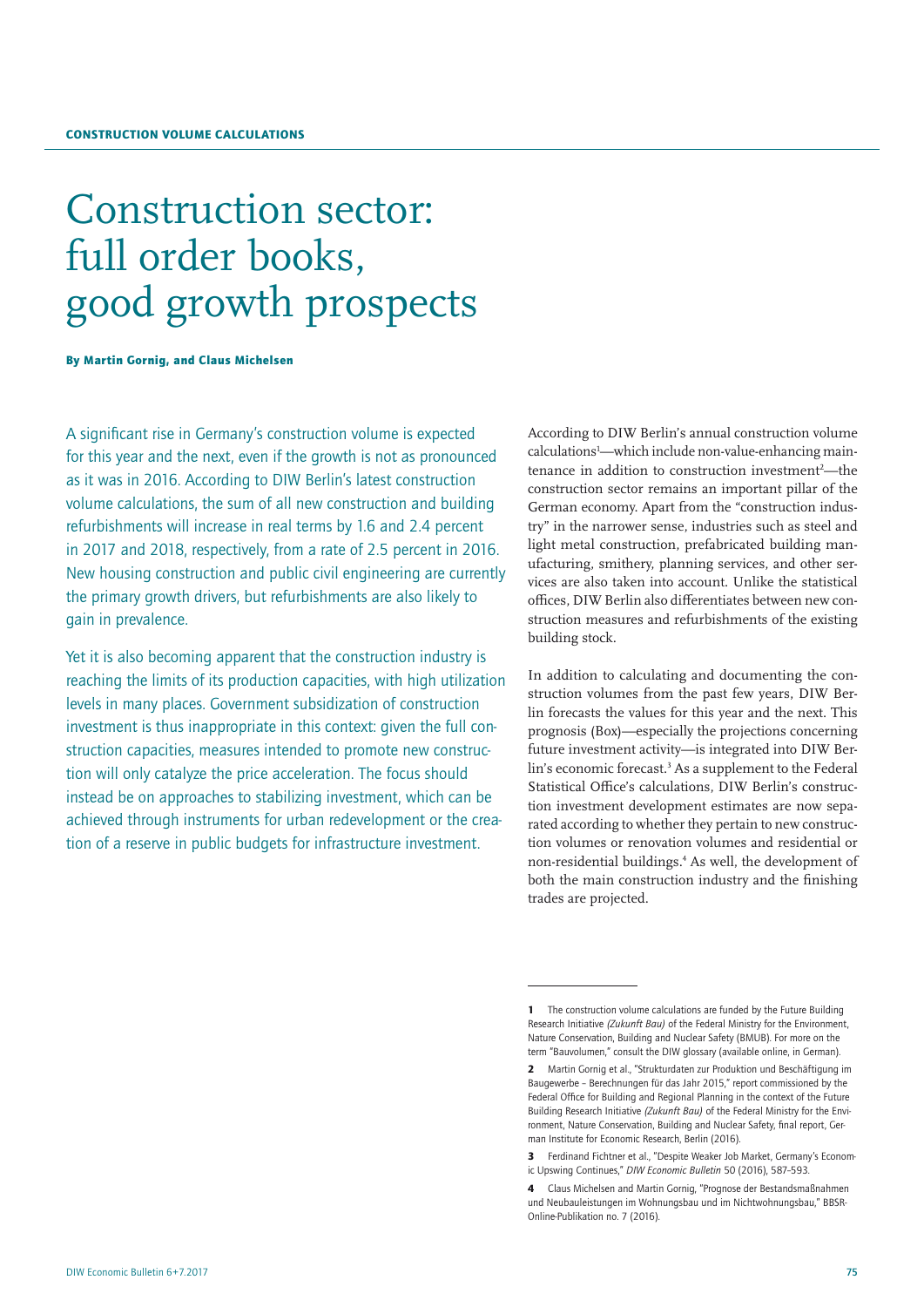## Box

## DIW Berlin's methodology for forecasting construction volume

Construction volume is calculated and projected in several steps. Calculations for renovations and new constructions are always made on an annual basis. The first step involves the calculation over the course of a year. The refurbishment volume is adjusted using a quadratic minimization<sup>1</sup> of the current quarterly volume of installation and other construction trades. To ensure consistency within the construction volume calculations, the volumes for new constructions are calculated as the difference between the total volume and the refurbishment volume. These series are then seasonally adjusted using the ARIMA-X12 method.

The second step involves now-casting the new construction and renovation series based on available synchronous indicators. Figures sourced from the monthly reports of the construction sector and its employees, as well as weather data, are used for this purpose.<sup>2</sup> Data for the year preceding the forecast period (in this instance, 2016) thus initially represents only a provisional estimate of the construction volumes. Final values are published in the following year, when the statistical offices report all relevant series in full.

The third step involves the prognosis of the individual series. The volumes for new constructions and for refurbishments are estimated separately using indicator-based statistical models. To this end, the desired parameter, e.g. the volume of commercial construction, is regressed to an autoregressive term and the

# Housing construction remains construction industry's primary growth driver

After a decade of upward growth, housing construction remains the foundation of the construction industry. With the exception of a short-lived slump in 2013, growth rates have been especially strong since 2010.

Three factors have contributed to this development. Firstly, Germany is in a generally sound financial position, from a macroeconomic perspective: employment is growing steadily, capacities are mostly fully utilized, and household incomes have risen considerably.<sup>5</sup>

delayed values of the corresponding indicator. The resulting predictive equation corresponds to the following template:

$$
y_t = \alpha + \sum_{i=1}^n \beta_i y_{t-i} + \sum_{j=1}^m \gamma_j x_{t-j} + \varepsilon_t
$$

Here,  $y_t$  represents the projected value;  $x_t$  the indicator; and *ε*<sub>*t*</sub> the statistical error term. The parameters *α*,  $β$ <sub>*i*</sub> and  $γ$ <sub>*j*</sub> are estimated. The optimal lag structures *n* und *m* are determined by means of the auto-correlation or cross-correlation function. In addition, the different specifications are evaluated according to information criteria. The approach has been shown to be effective for estimating a large number of individual models and applying the average value to the forecast. Up to 50,000 individual models are estimated for each individual series. Indicators include building permits, incoming orders, production, interest rates, credit volumes, and employment and income development, as well as surveys among construction companies and freelance architects. Capacity utilization is also considered in the estimates.<sup>3</sup> The difference between total volume and the building volume is the expected civil engineering output.

In a final step, the results are translated to the template of the construction volume calculation. Here, demand-side development trends are favored while allowing for the idiosyncrasies of noninvestment construction services in the business cycle. The subdivided information on construction permits and order volumes enables further differentiation by structural characteristics, such as different development trends in East and West Germany or between producer groups like the main construction industry and the finishing trades.

Secondly, interest rates on housing loans are at a historic low, and alternative investments are currently generating very low yields (Figure 1). Due to increases in real estate demand, the interest rate advantage is already clearly reflected in rising real estate prices (Figure 2); but since the U.S. Federal Reserve raised the benchmark this past December, there are concerns that further U.S. interest rate increases as well as rising European rates will create larger, medium-term problems with the follow-up financing of credit agreements, thus leading to an adjustment in real estate prices. That this is already an important factor for investors is evidenced by the fact that market capitalization of German real estate companies has been declining substantially since this past summer.<sup>6</sup> In

<sup>1</sup> For more on this, see Denton (1974).

<sup>2</sup> For documentation of this methodology, see Michelsen und Gornig (2016).

<sup>5</sup> Fichtner et al. (2016), p. 1185.

<sup>3</sup> Michelsen and Gornig (2016).

<sup>6</sup> For example, the stock market value of housing association Vonovia has dropped by just under 20 percent since mid-August 2016.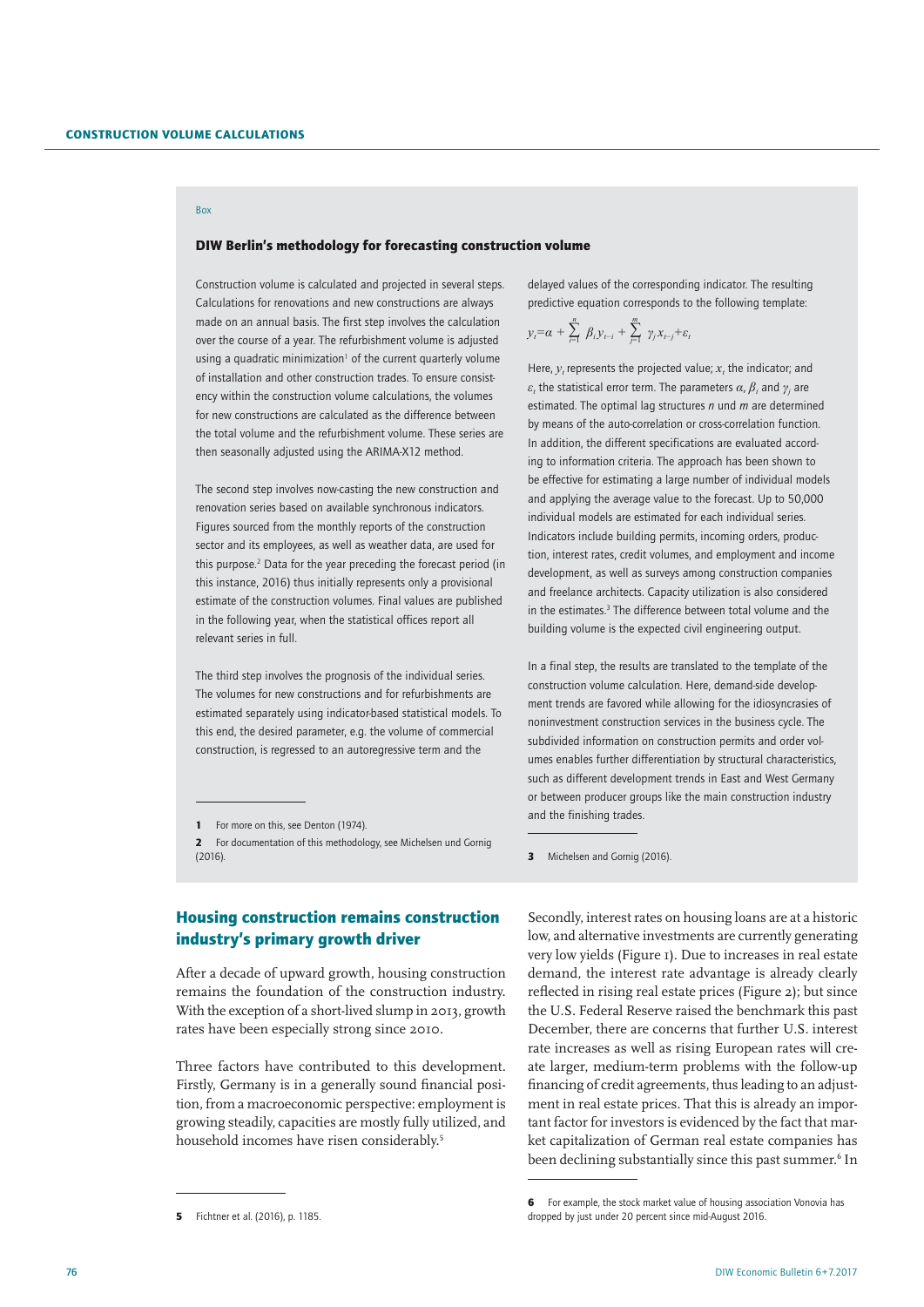## Construction Volume Calculations





© DIW Berlin 2017



#### Figure 2



House prices have gained momentum recently.

Interest rates are on an all time low.

the short term, however, the rising interest rates should continue to stimulate construction activity: contractors of already approved projects have a powerful incentive to build quickly so that they can spend their building funds in favorable conditions. A stimulus for investment in the existing building stock is also expected to arise from the interest rate developments. In the medium term, however, the rising interest rates will lead to a downturn in construction activity.

Thirdly, there has been a strong influx—mostly from abroad—into Germany's metropolitan areas in recent years.7 Large cities are thus experiencing significant housing market bottlenecks that will initially have to be addressed with the creation of additional apartments in multi-family housing over the next few years. With regard to renovation and modernization, the growth in the major cities has both a stimulating and dampening effect. On the one hand, the demand for residential property has risen sharply, and when a property changes ownership, there is usually a restructuring or at least a renovation. In the current interest rate environment, a full utilization of the modernization levy in the amount of eleven percent of the construction costs to increase comfort is accompanied by relatively high yields in the rental sector. On the other hand, the situation allows landlords in tight housing markets to rent out lower-quality apartments with relatively high returns. The renovation incentive—and with it, a "filtering-up"8 —is thus currently lower than it is in times in which many low-quality apartments are empty.

© DIW Berlin 2017

Overall, the housing construction volume is expected to increase by roughly 4.9 percent in the current year and nearly 5.7 percent in 2018 (Table 1), following an increase of just under five and a half percent in 2016.

# Residential construction experiencing strong expansion

The most powerful growth is still taking place in residential construction: over the past five years, growth rates consistently exceeded five percent and recently surpassed the ten-percent mark (Figure 3).

But that high figure has also been influenced by one-time effects, and the momentum is expected to drop off somewhat over the course of the forecast period. The authorities' approval of an extraordinary number of new residential buildings in the first half of 2016 can be traced to a special development that resulted from the tighten-

<sup>7</sup> Konstantin Kholodilin, "Wanderungen in die Metropolen Deutschlands," Mimeo (2016).

<sup>8</sup> Richard J. Arnott and Ralph M. Braid, "A filtering model with steady-state housing," *Regional Science and Urban Economics* 27(4) (1997), 515–46.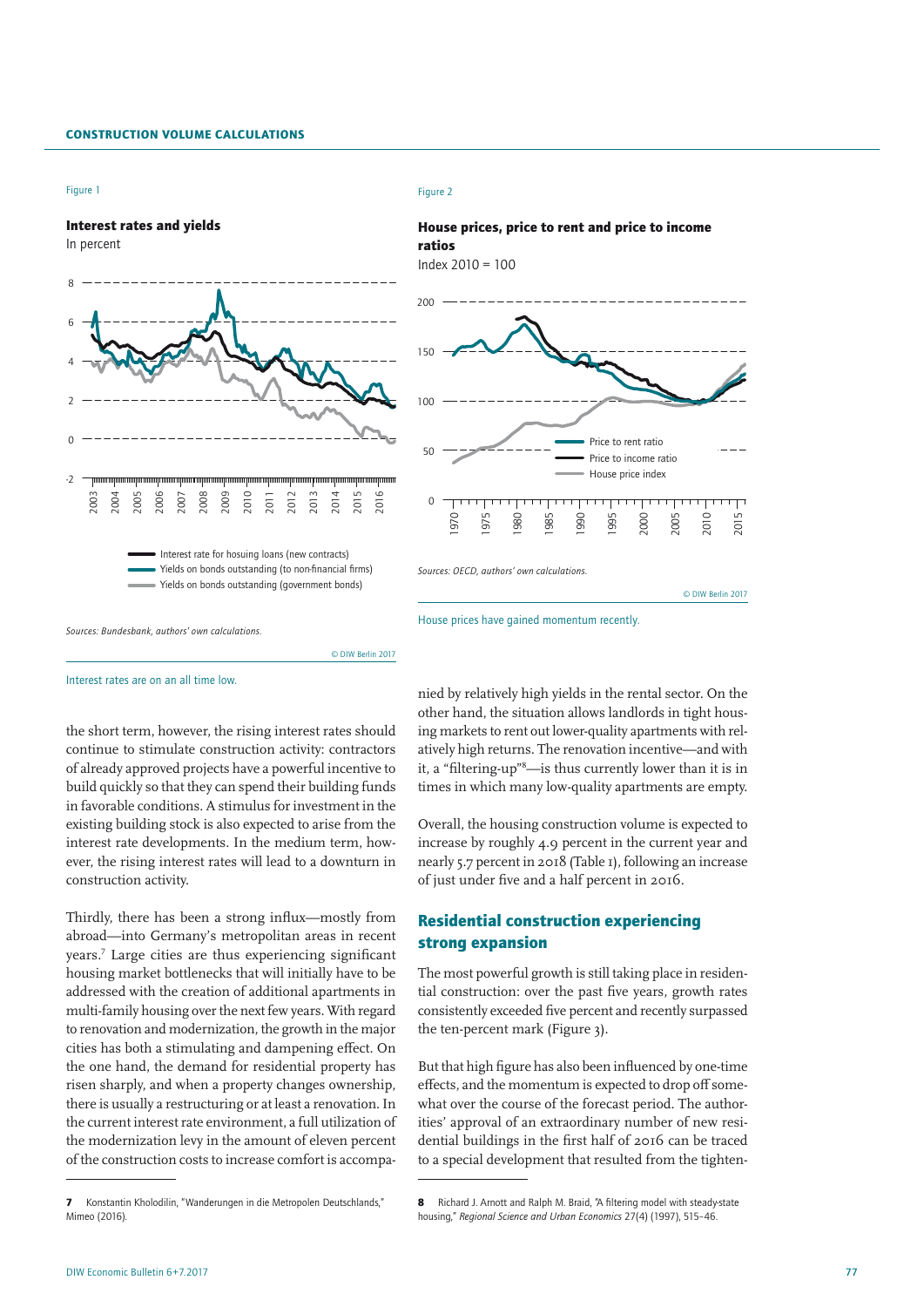#### Residential construction in Germany

|                                                 | 2010                                             | 2011        | 2012  | 2013  | 2014  | 2015  | 2016  | 2017  | 2018  |  |  |  |
|-------------------------------------------------|--------------------------------------------------|-------------|-------|-------|-------|-------|-------|-------|-------|--|--|--|
|                                                 | In billion euros at the respective year's prices |             |       |       |       |       |       |       |       |  |  |  |
| New construction volume <sup>1</sup>            | 32.9                                             | 41.0        | 44.3  | 47.8  | 53.0  | 58.3  | 64.9  | 70.7  | 75.9  |  |  |  |
| Construction on existing buildings <sup>2</sup> | 118.9                                            | 123.9       | 127.2 | 127.2 | 130.3 | 130.8 | 134.9 | 139.0 | 145.8 |  |  |  |
| Total residential construction volume           | 151.8                                            | 164.8       | 171.5 | 175.1 | 183.3 | 189.2 | 199.8 | 209.7 | 221.7 |  |  |  |
|                                                 | Change on the previous year in percent           |             |       |       |       |       |       |       |       |  |  |  |
| New construction volume <sup>1</sup>            |                                                  | 24.6        | 8.1   | 7.9   | 10.9  | 10.0  | 11.2  | 9.0   | 7.3   |  |  |  |
| Construction on existing buildings <sup>2</sup> |                                                  | 4.2         | 2.7   | 0.0   | 2.4   | 0.4   | 3.1   | 3.0   | 5.0   |  |  |  |
| Total residential construction volume           |                                                  | 8.6         | 4.1   | 2.0   | 4.7   | 3.2   | 5.6   | 4.9   | 5.8   |  |  |  |
|                                                 |                                                  | Shares in % |       |       |       |       |       |       |       |  |  |  |
| New construction volume <sup>1</sup>            | 21.7                                             | 24.9        | 25.8  | 27.3  | 28.9  | 30.8  | 32.5  | 33.7  | 34.2  |  |  |  |
| Construction on existing buildings <sup>2</sup> | 78.3                                             | 75.1        | 74.2  | 72.7  | 71.1  | 69.2  | 67.5  | 66.3  | 65.8  |  |  |  |
| Total residential construction volume           | 100.0                                            | 100.0       | 100.0 | 100.0 | 100.0 | 100.0 | 100.0 | 100.0 | 100.0 |  |  |  |

*1 Proxied using the estimated construction costs (construction activity statistics), plus surcharges for architects' services and fees, Exterior facilities and internal activities of investors.*

*2 Buildings and housing modernization (incl. conversion and extension measures) as well as repair services in the construction industry.*

*Sources: Federal Statistical Office, author's own calculations.*

© DIW Berlin 2017

ing of the EnEV (Energy Saving Ordinance) that took place on January 1, 2016. Prior to this update, builders of private residences in particular were required to have submitted building applications by the end of each year in order to secure building rights. A correspondingly marked dynamic can also be found in high-rise construction, although the growth is still trending upward (Figure 4). The recently issued building permits are likely to be utilized in 2017, thus boosting construction activity.

Another sign that residential construction is on the rise is that the number of intake orders has increased overall (Figure 5). Order backlogs (Figure 6) also indicate a significant expansion in construction activity, with construction companies facing difficulty in handling the volume of incoming orders. This also corresponds with the data provided by the contractors—who maintain that most construction industry capacities are being utilized—as well as the freelance architects surveyed by the Ifo Institute (Figure 7), whose order books, measured in months, have reached record levels. The new construction activity amounted to around 11 percent in 2016; against this background, DIW Berlin projects that investment in new construction will grow by roughly nine percent in the current year and by another seven percent in 2018.

## Renovations gaining in prevalence

The slightly lower projected growth rate for new construction in 2017 and 2018 will likely be balanced out by an increase in renovations to the existing building stock. Renovations had been declining in popularity, with a stagnation in 2013 and low rates in 2014 and 2015, after which the dynamic picked up once again. Energy costs, for one,

play a decisive role here: the sharp drop in oil prices over the past few years had led to considerable investment restraint in this area. But since positive signs emerged in 2015, when the volume of energy-related refurbishments picked up again slightly,<sup>9</sup> this trend is starting to reverse, with the recent increase in energy prices making energy-related refurbishments even more attractive.

The reduced dynamic in new construction also plays a role, as it frees up capacities for renovations. Refurbishments of existing buildings are often smaller in scale<sup>10</sup> and less lucrative than contracts in new construction. Restructurings and renovations are already common in property transfers, and the backed-up demand for them will be met more and more. Last year, the growth in refurbishments amounted to three percent; for 2017 and 2018, DIW Berlin projects an increase of three percent and a powerful five percent, respectively.

# Non-residential construction: the government must address it

The growth in non-residential construction is much weaker: in the past, this was mostly due to minimal investment activity in commercial construction. Recently, public sector construction has been expanding power-

<sup>9</sup> Martin Gornig et al., "Strukturdaten zur Produktion und Beschäftigung im Baugewerbe – Berechnungen für das Jahr 2015," study conducted on behalf of the Federal Ministry for the Environment, Nature Conservation, Building and Nuclear Safety (BMUB) as well as the Federal Institute for Research on Building; Urban Affairs and Spatial Development (BBSR) (2016).

<sup>10</sup> Martin Gornig, Christian Kaiser, and Claus Michelsen, "German Construction Industry: Refurbishment Lacks Momentum, New Residential Construction Gets Second Wind," *DIW Economic Bulletin* no. 49 (2015), 639–648.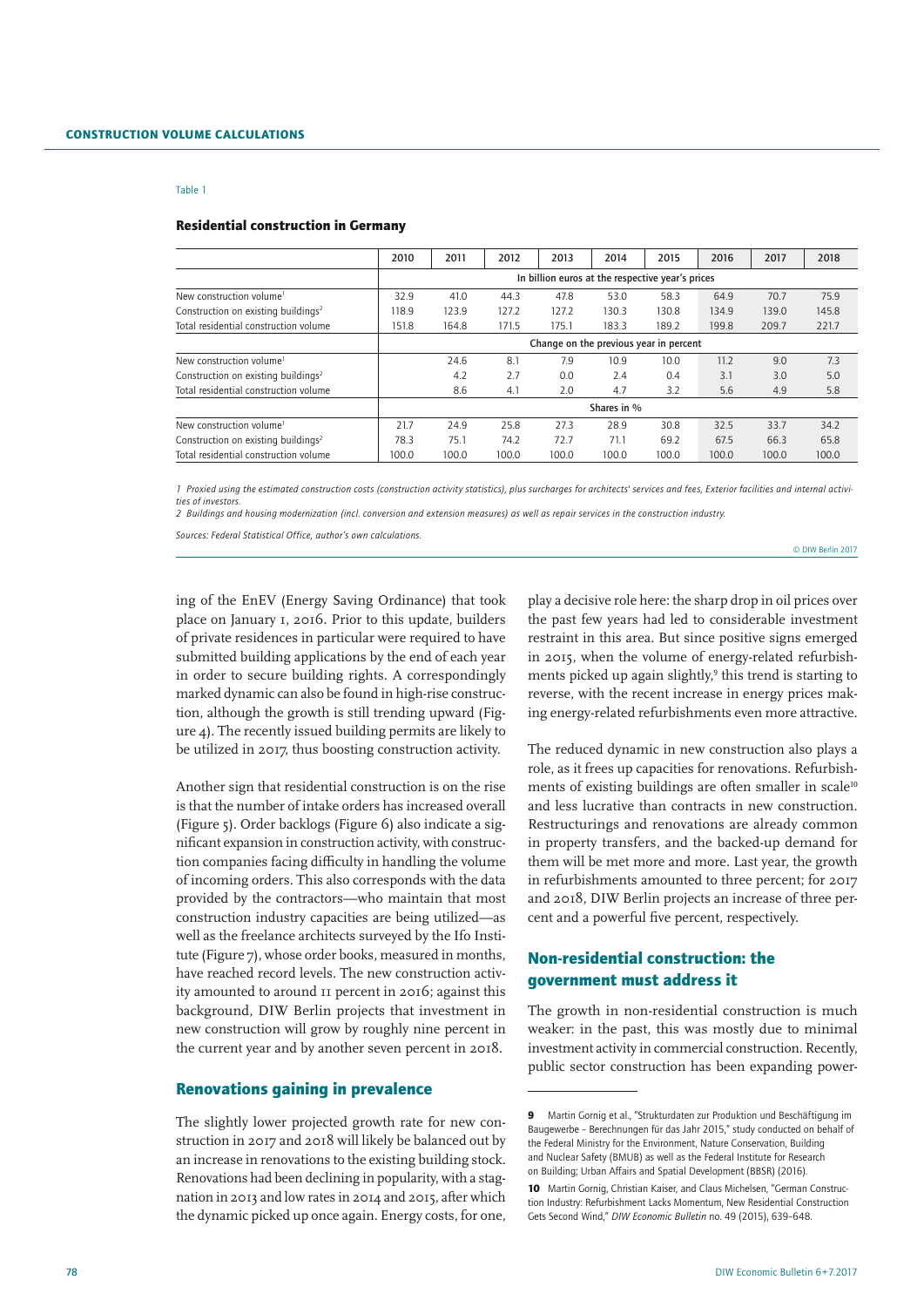## Construction Volume Calculations

#### Figure 3

## Volume of construction on existing residential buildings

Billion Euro in current prices; year over year changes in percent

Existing residential buildings volume



Changes compared to the previous year (right-hand scale)

New residential construction volume



Residential construction expands strongly.

fully; various investment initiatives, such as the expansion of childcare offerings or the earmarking of funds for financially disadvantaged municipalities from the Municipal Investment Promotion Fund, have had a positive impact. As well, municipalities' financial situations have experienced a clear improvement in recent years.<sup>11</sup> At the same time, the government's net fixed investment in non-residential construction has continued to

#### Figure 4

## Building permits

Monthly, in billion euros; trend components



*Sources: Federal Statistical Office, author's own calculations.*

11 Kristina van Deuverden, "Öffentliche Finanzen bis 2025: Nur auf den ersten Blick günstig," *DIW Wochenbericht* no. 50 (2016), 1193–202.

© DIW Berlin 2017

Particularly in residential construction, building permits have increased substantially in the first half of 2016.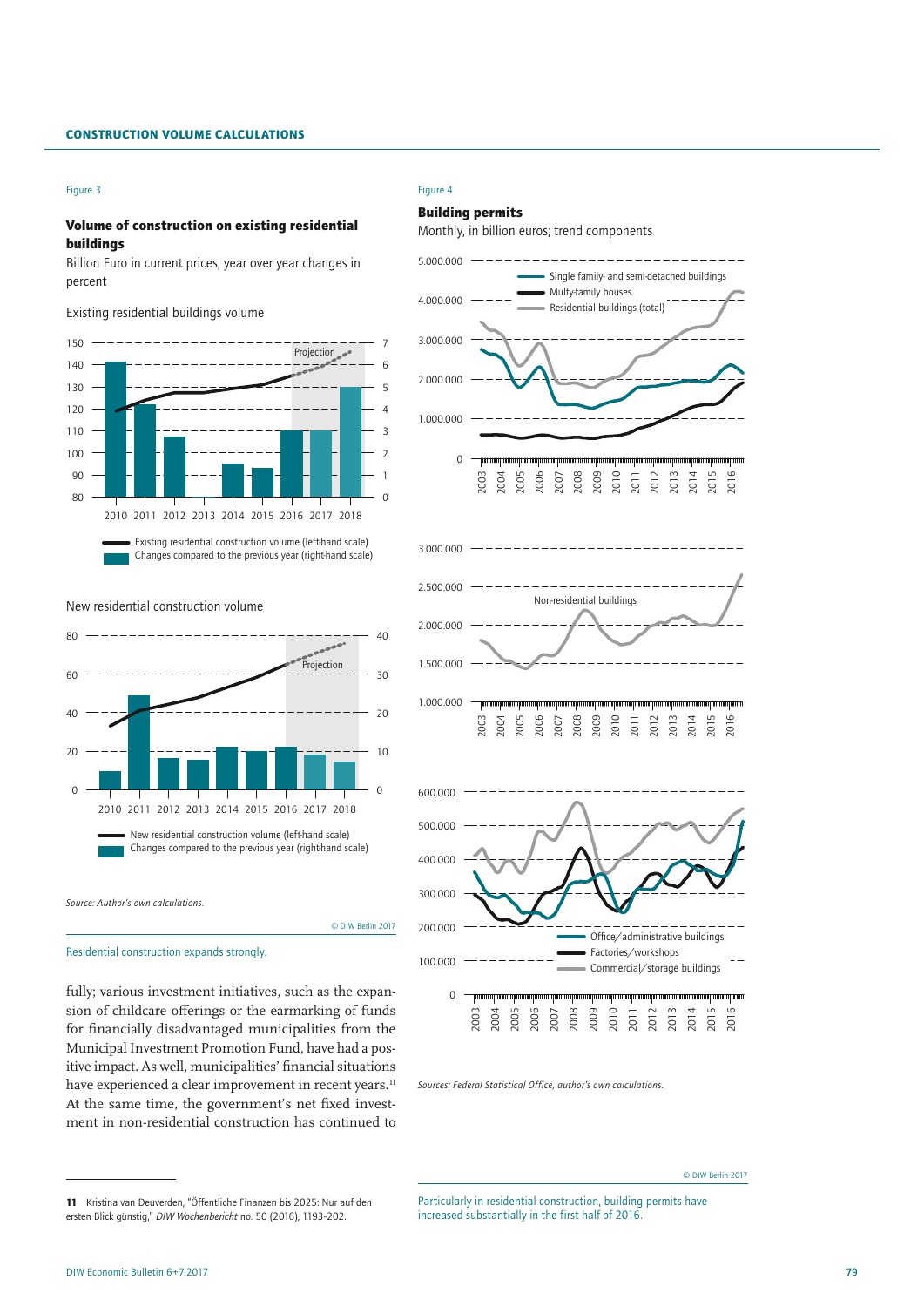#### Figure 5



*Sources: Federal Statistical Office, author's own calculations.*

The trend of incoming new orders has flattened recently..

© DIW Berlin 2017

#### Figure 6



*Sources: Federal Statistical Office, author's own calculations.*

© DIW Berlin 2017

## Volume of orders is increasing.

be negative, which suggests that the attrition of existing infrastructure has yet to be halted.

Companies are significantly more reluctant to expand their construction activity, which corresponds to the fact that investment in new plants and machinery has been

<sup>12</sup> Federal Statistical Office, national accounts, investments working paper, third quarter 2016, Wiesbaden (2016).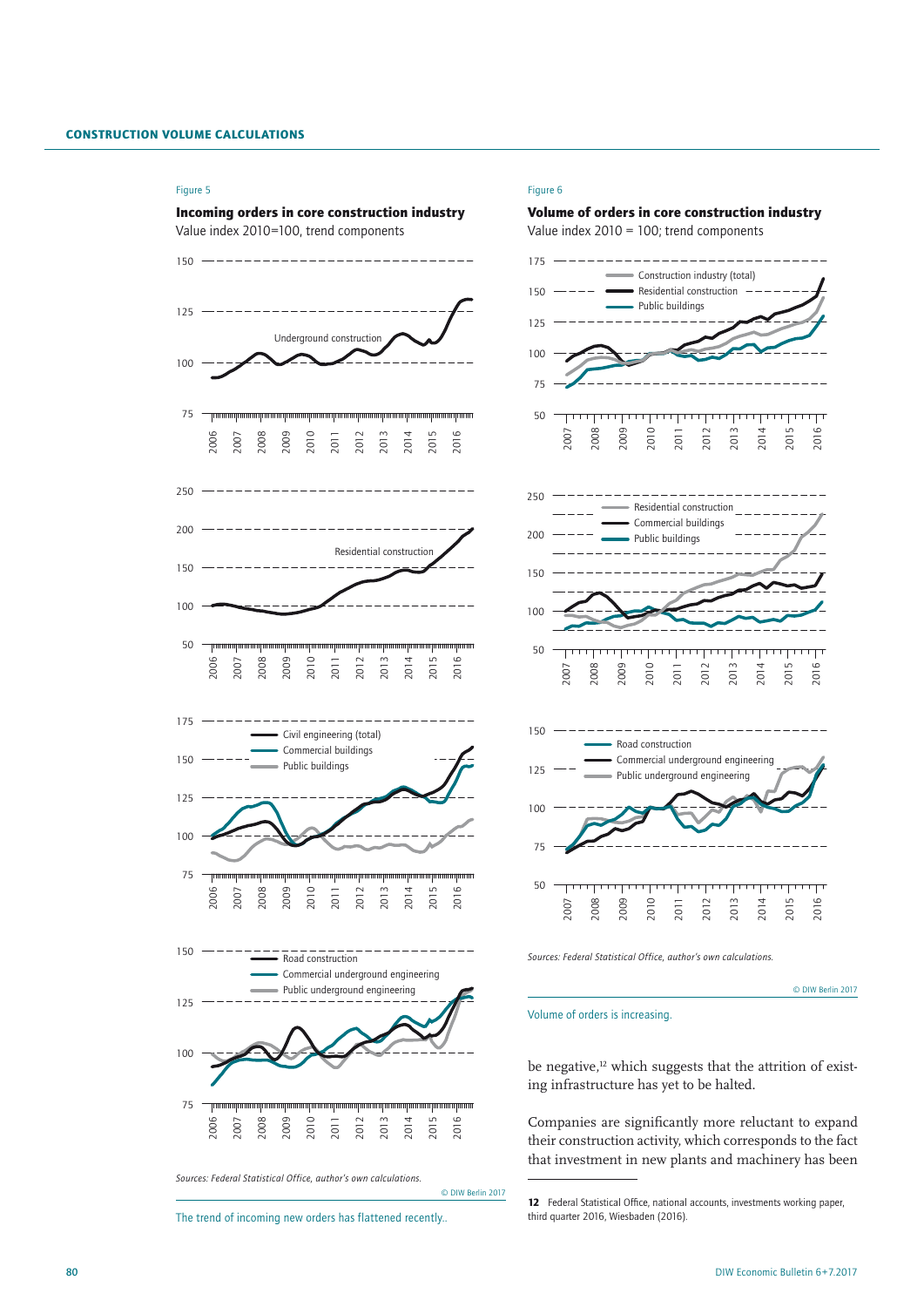#### Figure 7

## Capacity utilization on the construction industry

Capacity utilization in percent,

volume of orders (month) seasonally adjusted



weak for some time. The overall economic capacities especially the capacities of manufacturers—are well utilized according to both the output gap as well as the surveys conducted as part of the *ifo Konjunkturtest* (Business Survey of the Services Sector).

Nevertheless, companies keep putting off their investment plans. This is also likely due to the significant uncertainty characterizing the current commercial economy. Although domestic demand is high, sales prospects abroad continue to deteriorate. The Brexit decision from last June has given way to a higher degree of uncertainty; this is likely to significantly reduce companies' investment propensity,13 as will the political uncertainty surrounding the EU's political cohesion brought about by the recent referendum in Italy and the forthcoming elections in France.

This investment restraint affects more than just new construction projects: typically, the failure to retrofit or replace machinery and equipment also has a negative effect on the growth rate for renovations to existing buildings. Companies' wait-and-see attitude when it comes to investing in new machinery thus has a direct impact on renovation investment. Against this backdrop, DIW Berlin expects an expansion of the non-residential construction volume by just over two percent for the current year, after 2016's growth rate of just under 2.5 percent. A slightly higher dynamic will not emerge until 2018 (Fig-

#### Figure 8

© DIW Berlin 2017

# Volume of construction on non-residential buildings

Billion Euro in current prices; year over year changes in percent





#### New non-residential buildings



New construction volume is also expected to rise.

ure 8 and Table 2), at which point an increase of almost four percent is expected.

# New constructions: primarily commercial and office buildings

For new buildings, impulses should come primarily from sectors related to the domestic economy and public administration. This is evidenced by the significant increase in the number of issued permits for commercial and warehouse construction as well as offices and administrative buildings (Figure 4). For factory and workshop buildings, however, the number of new approvals has been on the decline. This development is only partially apparent in additional orders, which have been trending sideways. Nonetheless, order backlogs are extremely high, especially in non-residential commercial construc-

Capacity utilization is very high in historical comparison.

<sup>13</sup> Malte Rieth, Claus Michelsen, and Michele Piffer, "Unsicherheitsschock durch Brexit-Votum verringert Investitionstätigkeit und Bruttoinlandsprodukt im Euroraum und Deutschland," *DIW Wochenbericht* no. 32–33 (2016), 695–703.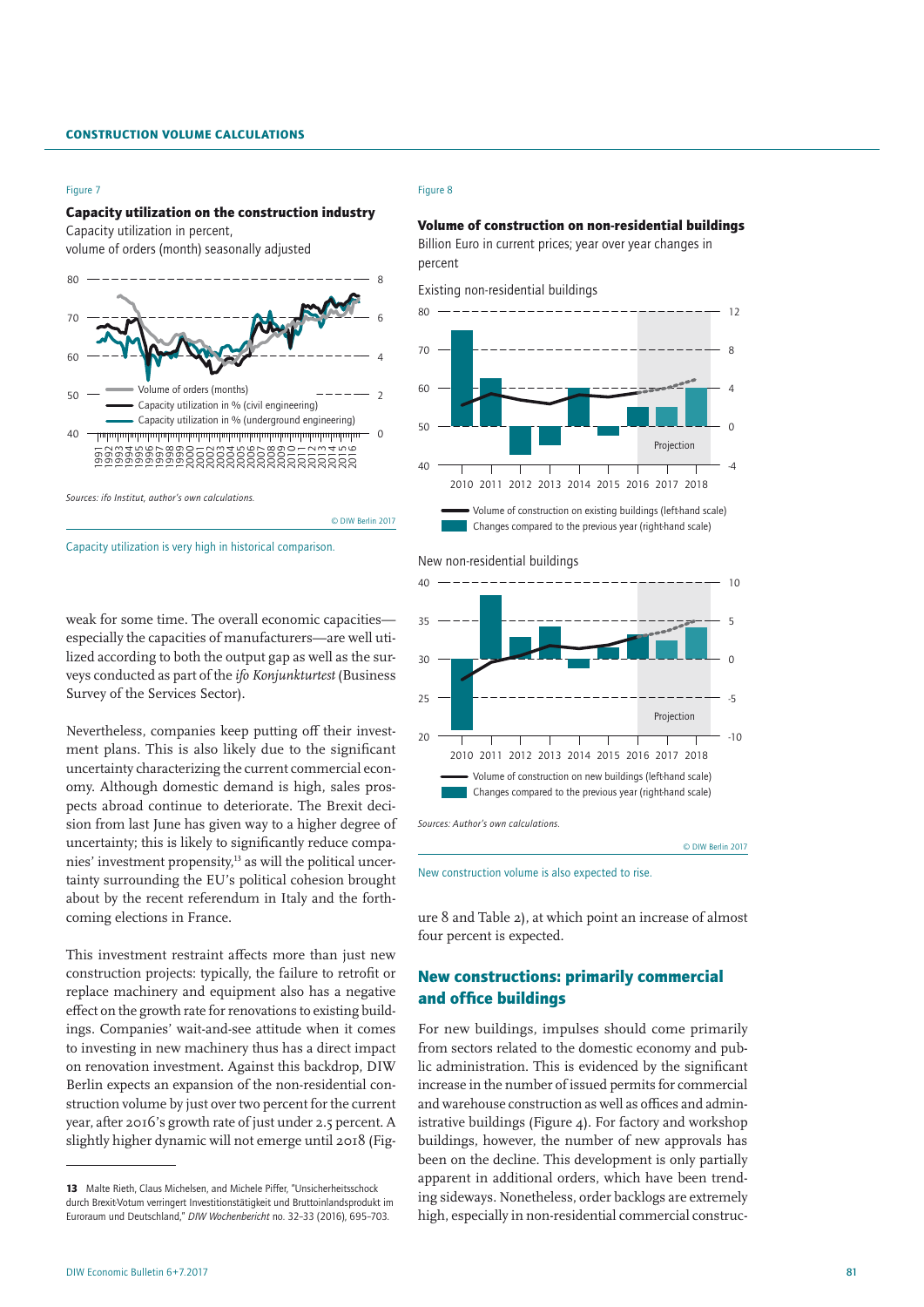#### Non-residential construction volume in Germany

|                                        | 2010                                             | 2011  | 2012   | 2013   | 2014              | 2015   | 2016  | 2017  | 2018  |  |  |  |
|----------------------------------------|--------------------------------------------------|-------|--------|--------|-------------------|--------|-------|-------|-------|--|--|--|
|                                        | In billion euros at the respective year's prices |       |        |        |                   |        |       |       |       |  |  |  |
| New construction volume                | 27.3                                             | 29.6  | 30.4   | 31.7   | 31.4              | 31.8   | 32.9  | 33.6  | 35.0  |  |  |  |
| Construction on existing buildings     | 55.6                                             | 58.5  | 56.8   | 55.8   | 58.2              | 57.6   | 58.7  | 60.0  | 62.2  |  |  |  |
| Total construction volume <sup>1</sup> | 82.9                                             | 88.1  | 87.3   | 87.6   | 89.5              | 89.5   | 91.6  | 93.6  | 97.2  |  |  |  |
|                                        | Change on the previous year in percent           |       |        |        |                   |        |       |       |       |  |  |  |
| New construction volume                |                                                  | 8.4   | 2.8    | 4.3    | $-1.2$            | 1.5    | 3.2   | 2.4   | 4.1   |  |  |  |
| Construction on existing buildings     |                                                  | 5.2   | $-2.8$ | $-1.8$ | 4.2               | $-0.9$ | 1.9   | 2.1   | 3.8   |  |  |  |
| Total construction volume <sup>1</sup> |                                                  | 6.3   | $-0.9$ | 0.3    | 2.2               | 0.0    | 2.3   | 2.2   | 3.9   |  |  |  |
|                                        |                                                  |       |        |        | Shares in percent |        |       |       |       |  |  |  |
| New construction volume                | 33.0                                             | 33.6  | 34.9   | 36.2   | 35.0              | 35.6   | 35.9  | 35.9  | 36.0  |  |  |  |
| Construction on existing buildings     | 67.0                                             | 66.4  | 65.1   | 63.8   | 65.0              | 64.4   | 64.1  | 64.1  | 64.0  |  |  |  |
| Total construction volume <sup>1</sup> | 100.0                                            | 100.0 | 100.0  | 100.0  | 100.0             | 100.0  | 100.0 | 100.0 | 100.0 |  |  |  |

*1 Construction volume in commercial and public construction.*

*Sources: Federal Statistical Office, author's own calculations.*

© DIW Berlin 2017

tion. This also signals a growing shortage in construction companies' capacities.

At the same time, given the increase in the number of permits being issued, DIW Berlin anticipates growth in new non-residential construction. Expansions of almost two and a half percent and just under four percent are expected for the current year and the coming year, respectively (Figure 8).

## Initially, a low growth rate for renovations

A more dynamic expansion of refurbishments in the commercial construction sector will only happen after investment has been made in new plants and machinery. The [current] political uncertainty,<sup>14</sup> which has been weakening impulses, will subside only gradually—which means that stronger impulses will not materialize until 2018. In public building construction, the need for refugee housing has been creating additional demand, especially when it comes to refurbishments of existing structures. This is a one-time effect, however: when the refugee accommodations are completed, this kind of construction will no longer play a major role. It does mean, however, that administrative planning capacities will be freed up for pursuing and coordinating necessary measures for other buildings. According to KfW Municipal Panel *(KfW-Kommunalpanel),* municipal investment in schools and public administration buildings is way

too low.15 But given the good financial situation and the additional funds from the assets reserved for supporting financially disadvantaged municipalities, increased investment is expected in this area.

For refurbishments in non-residential construction, DIW Berlin expects a two-percent increase this year; for next year, that figure amounts to just under four percent (Figure 8).

# Civil engineering: growth stabilizes

Over the past few years, the civil engineering construction volume has been subject to significant fluctuations (Table 3). For example, the strong growth of 2014—at over 6 percent—was followed by a stagnation of the nominal construction volume in 2015. In 2016, a moderate increase in the civil engineering volume amounted to 3 percent, with decisive impulses coming from public civil engineering.

Public civil engineering is likely to pick up momentum in 2017, primarily due to the significant growth in the incoming orders and backlogs related to road construction (Figures 5 and 6). Along with a slight increase in commercial civil engineering, 2017's total building construction volume is expected to amount to just under four percent (nominally).

In the following year, the civil engineering volume is expected to grow even more, with industrial civil engi-

<sup>14</sup> Political uncertainty can be measured using the "Economy Policy Uncertainty" index, for example. See Scott R. Baker, Nicholas Bloom, und Steven J. Davis, "Measuring economic policy uncertainty (No. w21633)," National Bureau of Economic Research (2015).

<sup>15</sup> KfW, "KfW-Kommunalpanel 2016," Frankfurt am Main, 2016.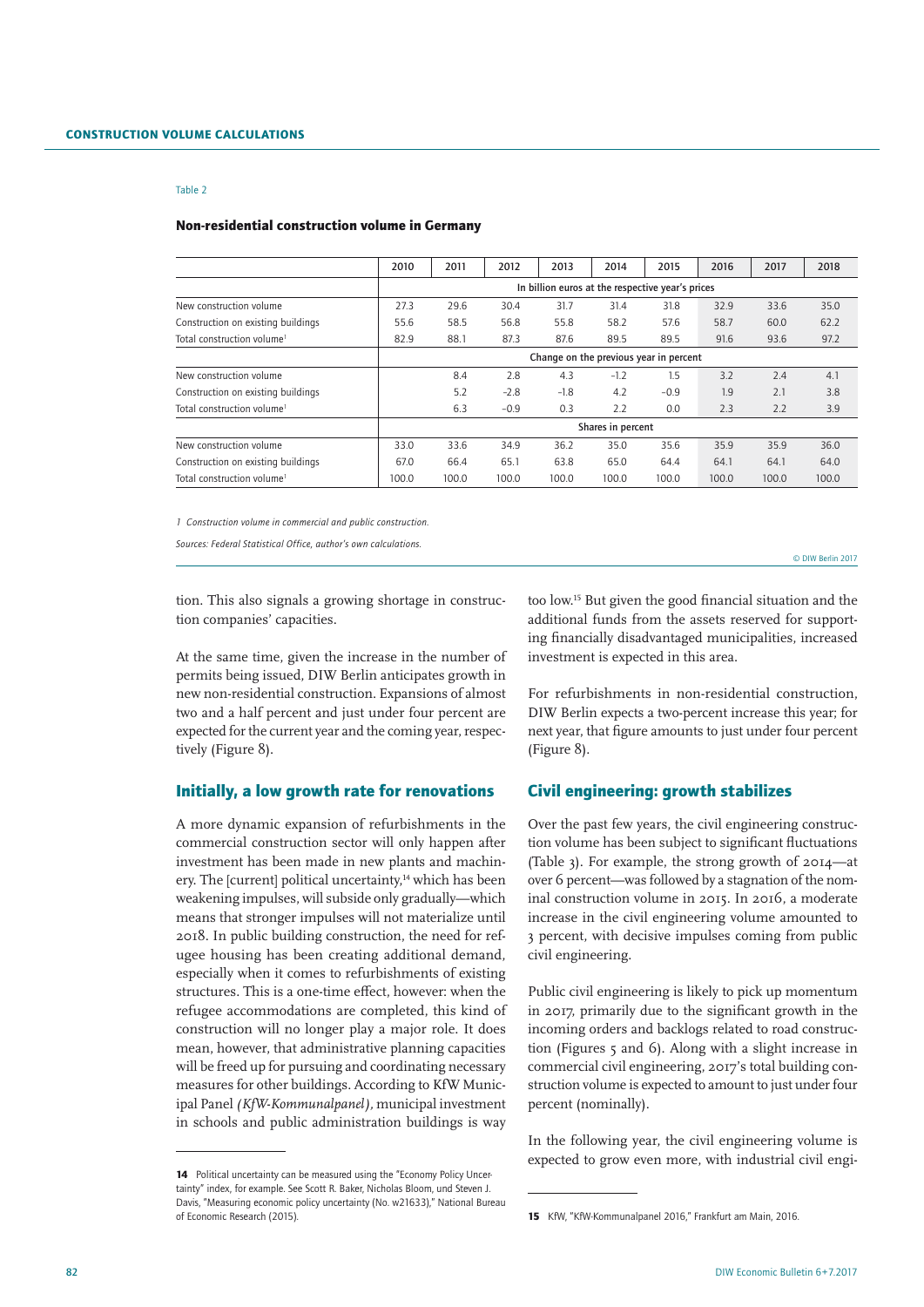### Civil Engineering in Germany

|                                | 2010                                   | 2011  | 2012   | 2013                                             | 2014              | 2015  | 2016  | 2017  | 2018  |  |  |  |
|--------------------------------|----------------------------------------|-------|--------|--------------------------------------------------|-------------------|-------|-------|-------|-------|--|--|--|
|                                |                                        |       |        | In billion euros at the respective year's prices |                   |       |       |       |       |  |  |  |
| Commercial civil engineering   | 25.5                                   | 27.8  | 28.1   | 28.1                                             | 29.3              | 29.5  | 29.8  | 30.3  | 31.3  |  |  |  |
| Public civil engineering       | 23.1                                   | 25.0  | 24.5   | 25.2                                             | 27.4              | 27.3  | 28.8  | 30.5  | 30.9  |  |  |  |
| Total civil engineering volume | 48.6                                   | 52.8  | 52.6   | 53.3                                             | 56.7              | 56.9  | 58.6  | 60.8  | 62.2  |  |  |  |
|                                | Change on the previous year in percent |       |        |                                                  |                   |       |       |       |       |  |  |  |
| Commercial civil engineering   |                                        | 9.0   | 1.0    | 0.2                                              | 4.3               | 0.7   | 0.9   | 1.8   | 3.2   |  |  |  |
| Public civil engineering       |                                        | 8.0   | $-2.0$ | 2.9                                              | 8.6               | 0.0   | 5.3   | 6.1   | 1.3   |  |  |  |
| Total civil engineering volume |                                        | 8.6   | $-0.4$ | 1.4                                              | 6.3               | 0.3   | 3.0   | 3.9   | 2.2   |  |  |  |
|                                |                                        |       |        |                                                  | Shares in percent |       |       |       |       |  |  |  |
| Commercial civil engineering   | 52.4                                   | 52.7  | 53.4   | 52.7                                             | 51.7              | 51.9  | 50.8  | 49.8  | 50.3  |  |  |  |
| Public civil engineering       | 47.6                                   | 47.3  | 46.6   | 47.3                                             | 48.3              | 48.1  | 49.2  | 50.2  | 49.7  |  |  |  |
| Total civil engineering volume | 100.0                                  | 100.0 | 100.0  | 100.0                                            | 100.0             | 100.0 | 100.0 | 100.0 | 100.0 |  |  |  |

*Sources: Federal Statistical Office, author's own calculations.*

neering experiencing significantly more growth than public civil engineering. A further expansion of digital infrastructure, among other things, should create impulses. In public civil engineering, however, a tendency to consolidating the issuing volume is expected. Overall, the civil engineering volume is expected to grow by roughly two percent in 2018.

# Growth in the construction industry continues—in real terms as well

According to DIW Berlin's building volume calculations, 2016's nominal construction volume rose significantly to roughly 350 billion Euros, which represents a 4.3 percent increase over the previous year (Table 4). Despite the higher utilization levels in the construction sector which have now exceeded that of the mid-1990s construction boom following Germany's reunification there have only been moderate increases in construction costs. This is mainly due to fact that commodities prices are currently favorable, especially that of crude oil. All in all, prices are estimated to have risen by just 1.9 percent in 2016, which means that the real building volume will have been nearly 2.5 percent higher than in 2015. This represents the highest growth rate since 2011.

Positive developments are also expected for 2017 and 2018: the construction volume is expected to grow by more than four percent in the current year and by almost five percent next year, at which point it will exceed 380 billion Euros. At the same time, prices will probably start to increase. Firstly, this is due to the fact that commodities prices—especially energy prices—are on the rise again, on average. Standard wages have also started to

pick up noticeably. Secondly, increasing capacity utilization is expected to expand construction companies' pricing power. A price-increase rate of around 2.5 percent per year is expected for 2017 and 2018, respectively. The real construction volume is thus expected to rise by 1.6 percent in 2017 and 2.4 percent in 2018 (Table 4). The more restrained dynamic in the next two years is mainly due to the fact that there are fewer working days.

© DIW Berlin 2017

Growth in the current year will be driven by both public and residential construction with an expected increase of over four percent and roughly two percent, respectively. In commercial construction, on the other hand, the real construction volume is expected to keep shrinking. As in the preceding years, the decline is expected to amount to roughly one percent.

A slightly different growth pattern will emerge in 2018. The housing construction volume will continue to increase considerably: by more than three percent in real terms, while spending on public buildings, is expected to drop by roughly one percent. Commercial construction, on the other hand, could finally start to grow again: by more than two percent in real terms.

All construction categories will profit from the projected developments, primarily due to the expected growth in residential refurbishments. However, the 2016 construction industry growth rate was likely to have been significantly above the average, since companies in this sector were more likely to benefit from the growth impulses, primarily those that came from public civil engineering. In 2016, the construction industry's real building volume and finishing trades volume are thus expected to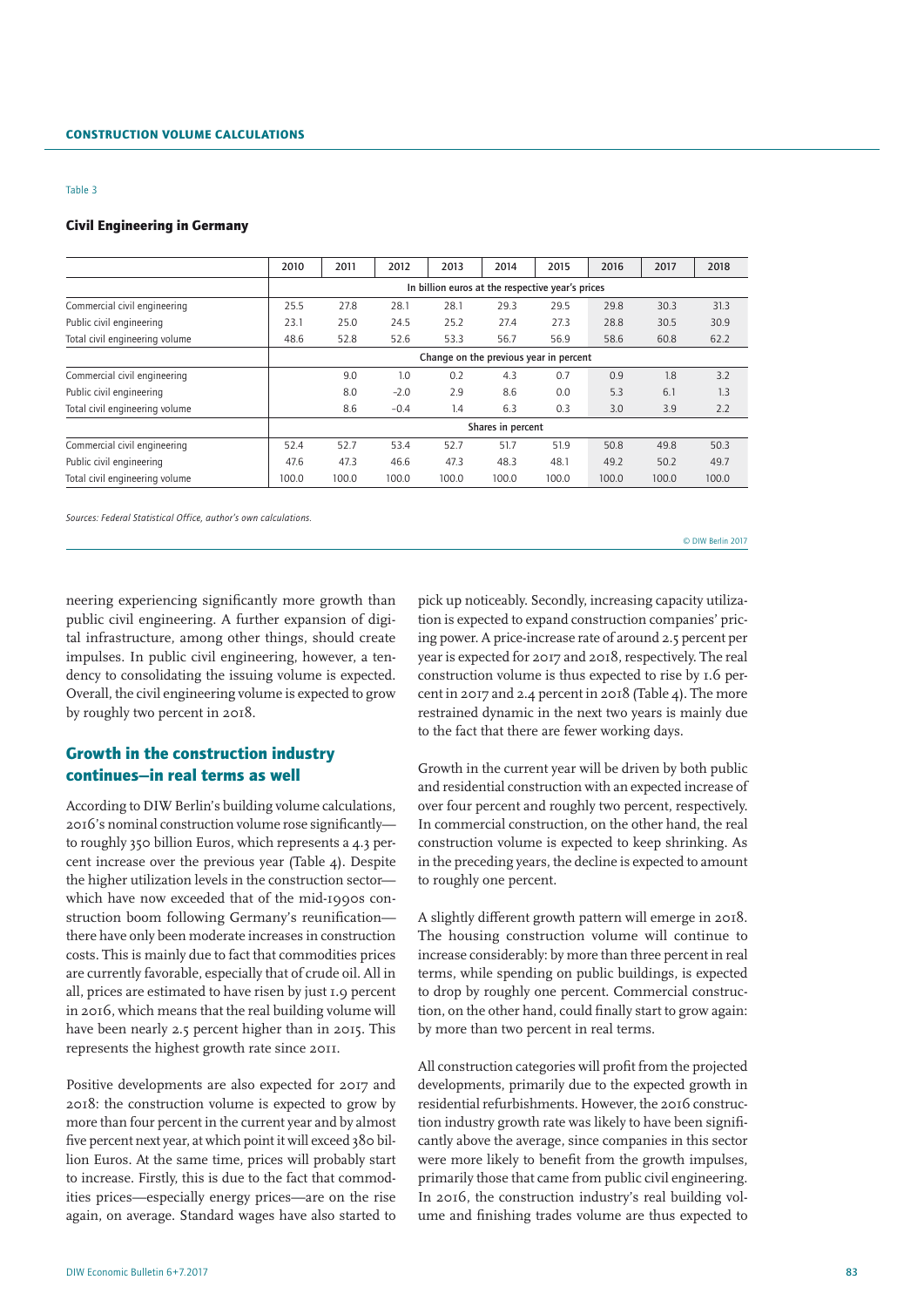#### Key figures for development of construction volume in Germany

|                            |        |        |                                                  |        |        |                             |        |        |        |      |        |        |      | Change on the previous year in percent |        |        |        |
|----------------------------|--------|--------|--------------------------------------------------|--------|--------|-----------------------------|--------|--------|--------|------|--------|--------|------|----------------------------------------|--------|--------|--------|
|                            | 2010   | 2011   | 2012                                             | 2013   | 2014   | 2015                        | 2016   | 2017   | 2018   | 2011 | 2012   | 2013   | 2014 | 2015                                   | 2016   | 2017   | 2018   |
|                            |        |        | In billion euros at the respective year's prices |        |        |                             |        |        |        |      |        |        |      |                                        |        |        |        |
| Total construction volume  | 283.30 | 305.73 | 311.38                                           | 315.92 | 328.36 | 335.49                      | 349.93 | 364.12 | 381.19 | 7.9  | 1.8    | 1.5    | 3.9  | 2.2                                    | 4.3    | 4.1    | 4.7    |
| By construction sector     |        |        |                                                  |        |        |                             |        |        |        |      |        |        |      |                                        |        |        |        |
| Residential construction   | 151.77 | 164.84 | 171.54                                           | 175.06 | 183.29 | 189.16                      | 199.80 | 209.67 | 221.74 | 8.6  | 4.1    | 2.0    | 4.7  | 3.2                                    | 5.6    | 4.9    | 5.8    |
| Commercial construction    | 87.36  | 95.39  | 97.32                                            | 97.17  | 100.66 | 100.88                      | 102.04 | 103.14 | 107.70 | 9.2  | 2.0    | $-0.2$ | 3.6  | 0.2                                    | 1.2    | 1.1    | 4.4    |
| Public construction        | 44.17  | 45.50  | 42.52                                            | 43.69  | 45.54  | 45.45                       | 48.09  | 51.31  | 51.76  | 3.0  | $-6.5$ | 2.8    | 4.2  | $-0.2$                                 | 5.8    | 6.7    | 0.9    |
| Price development          |        |        |                                                  |        |        |                             |        |        |        | 3.3  | 2.5    | 2.0    | 2.0  | 1.7                                    | 1.9    | 2.5    | 2.3    |
|                            |        |        |                                                  |        |        | real, chain index, 2005=100 |        |        |        |      |        |        |      |                                        |        |        |        |
| Total construction volume  | 106.58 | 111.47 | 110.76                                           | 110.12 | 112.20 | 112.70                      | 115.46 | 117.27 | 120.05 | 4.6  | $-0.6$ | $-0.6$ | l.9  | 0.4                                    | 2.5    | 1.6    | 2.4    |
| By construction sector     |        |        |                                                  |        |        |                             |        |        |        |      |        |        |      |                                        |        |        |        |
| Residential construction   | 103.44 | 108.64 | 110.21                                           | 110.16 | 112.22 | 114.44                      | 118.62 | 121.21 | 124.98 | 5.0  | 1.4    | 0.0    | 1.9  | 2.0                                    | 3.7    | 2.2    | 3.1    |
| Commercial construction    | 112.97 | 119.72 | 119.25                                           | 116.85 | 118.75 | 117.15                      | 116.36 | 115.44 | 118.11 | 6.0  | $-0.4$ | $-2.0$ | 1.6  | $-1.3$                                 | $-0.7$ | $-0.8$ | 2.3    |
| Public construction        | 105.76 | 106.05 | 96.84                                            | 97.45  | 99.95  | 98.24                       | 102.21 | 106.37 | 105.28 | 0.3  | $-8.7$ | 0.6    | 2.6  | $-1.7$                                 | 4.0    | 4.1    | $-1.0$ |
| By producer group          |        |        |                                                  |        |        |                             |        |        |        |      |        |        |      |                                        |        |        |        |
| Core construction industry | 99.63  | 107.32 | 107.32                                           | 108.02 | 112.55 | 112.81                      | 116.51 | 118.63 | 120.98 | 7.7  | 0.0    | 0.7    | 4.2  | 0.2                                    | 3.3    | 1.8    | 2.0    |
| Finishing trades           | 115.59 | 117.43 | 115.79                                           | 114.03 | 114.81 | 115.07                      | 117.27 | 118.76 | 122.41 | 1.6  | $-1.4$ | $-1.5$ | 0.7  | 0.2                                    | 1.9    | 1.3    | 3.1    |
| other producers            | 103.04 | 108.80 | 108.50                                           | 107.80 | 109.60 | 110.90                      | 114.20 | 116.70 | 118.60 | 5.6  | $-0.3$ | $-0.6$ | 1.7  | 1.2                                    | 3.0    | 2.2    | 1.6    |

*Sources: Federal Statistical Office, author's own calculations.*

© DIW Berlin 2017

have grown by 3.3 percent and 1.9 percent, respectively. Given the decline in demand for public builders later on in the forecast period—especially in civil engineering—growth is likely to shift more and more towards the development sector with the result that the ratio will be reversed in 2018: a real building volume increase of more than three percent is expected for the finishing trades, while the construction industry is expected to have just over two percent.

## Conclusion

The construction industry's upward growth trend will continue throughout this year and into the next. At the moment, however, it is becoming clear that the limits of its production capacities are being reached. Evidence of this includes the increasing order backlogs as well as utilization levels within the individual construction sectors, as reported in surveys.

The expansion of the existing capacities is currently not keeping pace with the increased demand.

At the same time, construction demand is still high in many areas: according to estimates, 350,000 to 400,000 new homes would have to be built every year in order to

eliminate the housing shortage,<sup>16</sup> but the current construction output only amounts around 270,000 completed apartments. This is not due to a lack of investors; rising real estate prices $17$  indicate that housing investment is still high. Rather, the lack of suitable construction sites is creating bottlenecks. Municipalities must therefore create more opportunities for investment in land for building.

Anticipated demographic changes in and influxes into Germany's large cities creates a need for practical new strategies for developing urban areas from within. The densification of certain neighborhoods, addition of new storeys to existing structures, and corresponding renovations to accommodate the elderly seem preferable to the rapid construction of new buildings on "green pastures." Given the fact that construction capacities are already fully utilized, comprehensive funding for new construction does not seem very expedient, and would likely accelerate the price increase.

<sup>16</sup> Federal Ministry for the Environment, Nature Conservation, Building and Nuclear Safety (2015): "Bündnis für bezahlbares Wohnen und Bauen," Berlin. 17 Konstantin Kholodilin and Claus Michelsen, "Weiter steigende Immobilienpreise, aber keine flächendeckenden Spekulationsblasen," *DIW Wochenbericht* no. 49 (2015), 1164–73.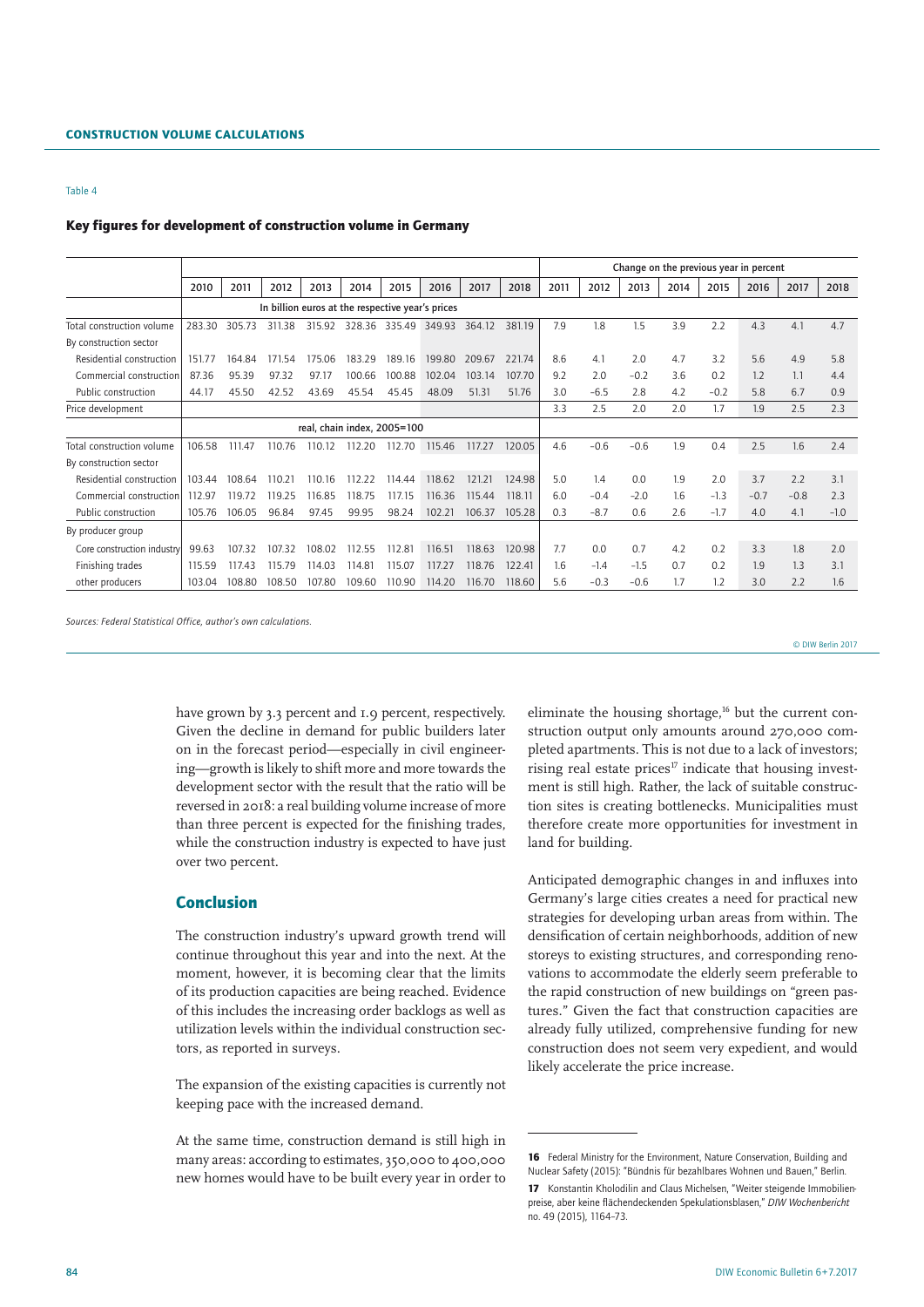## Construction Volume Calculations

A less extensive yet targeted support from investment in the existing building stock, however, could create additional living space in sought-after locations; here, we could draw from the varied experiences gained from the district-oriented promotion of measures in redevelopment areas. It also makes sense to provide additional resources—at least partially—solely for the expansion of public housing construction.

Public infrastructure investment is still too low to compensate for the current level of attrition.18 Again and again, it has been reported that a significant number of capacities have been being reduced directly in the municipal building and planning offices over the past

few years, which is affecting the public sector's ability to execute plans. On the one hand, the use of central consulting capacities—for example, a municipal infrastructure company—would be helpful here. On the other hand, the earmarked funds should remain available in the longer term. The funds needed for preserving and renovating buildings could be sourced from an investment reserve,<sup>19</sup> a possibility that has recently been under discussion. This would also provide planning security for construction companies and could accelerate the growth of capacities, which has been somewhat sluggish.

#### $IFL$ : E32, E66

Keywords: Construction industry, residential construction, public infrastructure, economic outlook

19 Stellungnahme der Expertenkommission im Auftrag des Bundesministers für Wirtschaft und Energie, Sigmar Gabriel (2016): "Stärkung von Investitionen in Deutschland," Presented on December 12.

Claus Michelsen is a Research Associate in the Department of Forecasting and Economic Policy at DIW Berlin | cmichelsen@diw.de

<sup>18</sup> Martin Gornig, Claus Michelsen, and Kristina van Deuverden, "Local Public Infrastructure Showing Signs of Wear and Tear," DIW *Economic Bulletin* 42–43 (2015), 561–567.

Martin Gornig is Deputy Head of Department Firms and Markets at DIW Berlin | mgornig@diw.de